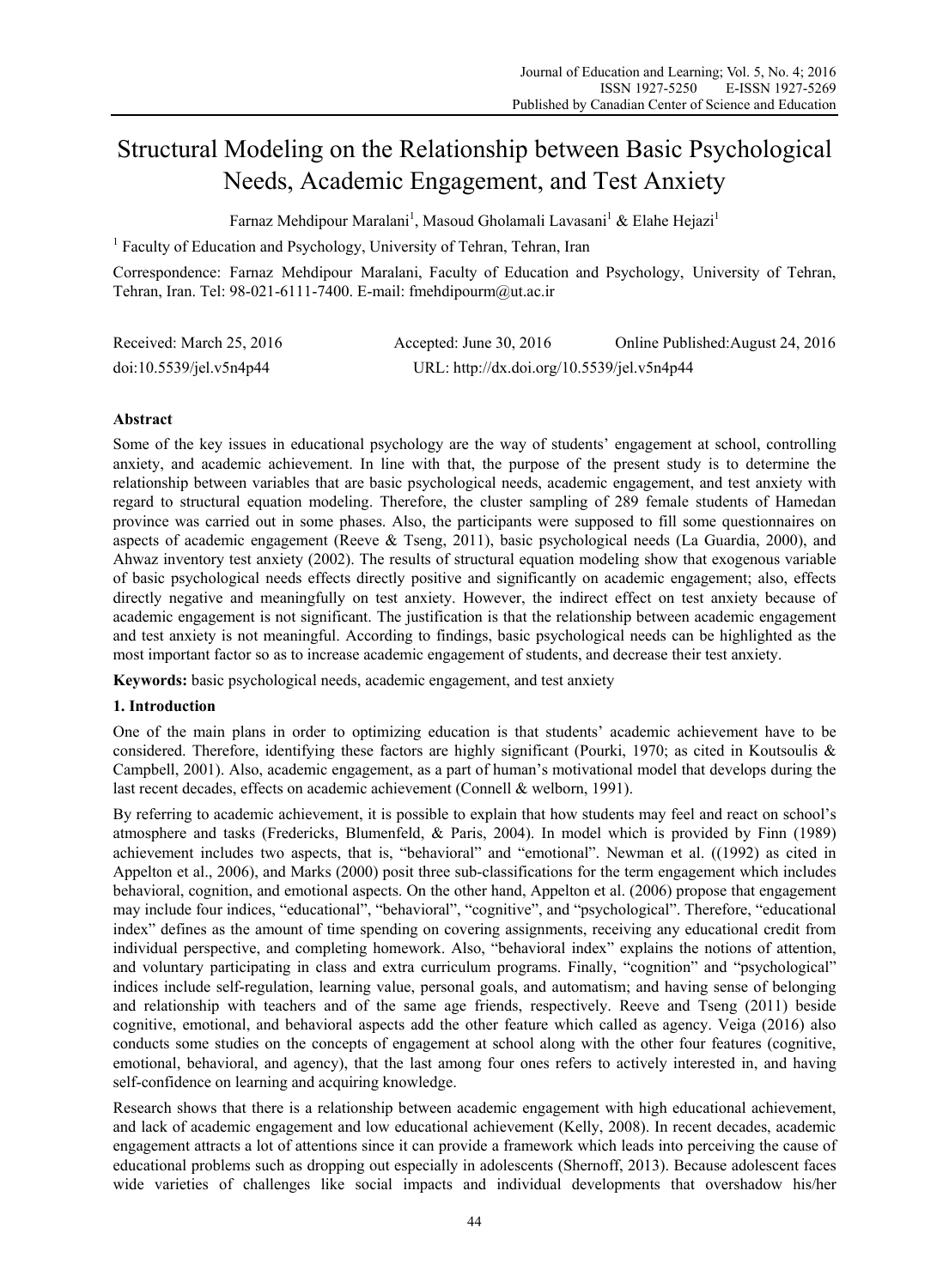performance and academic engagement (Libbey, 2004). As a result, academic engagement carries importance in all levels especially in adolescent, also it should be noted that academic engagement of high school student may predict his/her later challenges at university (Shernoff & Hoogstra, 2001). Furthermore in case of students' engagement with considering their genders, result of the study shows that the relationship between gender differences and educational performance and engagement was observed. That is to say, academic engagement level of female students were significantly higher than male students (Fullarton, 2002). Therefore, in the present study the effect of this variable, significant factors which effect on that and its results on female adolescent students will be taken into consideration.

Ratelle and Duchesne (2014) believe that perception of students toward satisfying their basic needs can predict educational adjustment, spontaneity, engagement, and educational achievement. Basic psychological needs as a motivational factor help individual to actively and academically engage (Talley et al., 2012).

One of the brilliant concepts of engagement is that it can develop one's self-system Model. According to this model, student may need sense of competence, autonomy, and relatedness (Connell, 1990). Competence, as one of the vital factors refers to individual's experience in interaction with social and physical environments. Students who have higher sense of competence, less suffer from anxiety, and can deal with higher levels of challenges which lead to more engagement at school (Harter, 1982).

Moreover, having perception of educational competence influences on academic autonomy, and student's performance result (Fortier, Vallerand, & Guay, 1995). Autonomy, refers to the degree of freedom that student needs to determine his/her behavior (Skinner, 1995). According to self-determination theory (Deci & Riyan, 2000), sense of autonomy plays an important role in improvement of individual's performance, because each individual will see him/herself as a responsible one for his/her action. Therefore, there is no control from outside world so that psychological behavior much more increases one's his/her performance and engagement (Kuvaas, 2009). On the other hand, when student can experience warmth, to be loved, and having value in his/her interactions; therefore, need of relatedness will satisfy (Hejazi et al., 1393).

Connell and Wellborn (1991) emphasis the role of relatedness and autonomy in academic engagement. Reeve et al. (2004) in their studies show that if teachers support students' sense of autonomy academic engagement may increase. Hejazi et al. (1393) conducted a study on the relationship between teacher and student, and school engagement which basic psychological needs play as the mediator. Therefore, the direct and indirect relationship of student's perception to have relatedness with teachers and school engagement were examined. The results of the study show that the direct relationship of students' perception to have relatedness with teachers, and school engagement is not significant. However, the indirect relationship of these two variables which is mediated by basic needs is significant.

Also, there is a negative correlation between academic engagement and major educational results like test anxiety. Generally, adolescents experience large variety of anxieties. Although having constructive degree of anxiety may help individual to do the tasks regularly, this kind of anxiety may also cause extreme difficulty for individuals in daily life and education. That one of them is test anxiety which carries emotional or unpleasing feeling. Also, by having test anxiety learning will be difficult, and grades follow a downward trend. Test anxiety as one of the most significant educational problems affects millions of students around the world which decreases educational performance. And most importantly, the reason of students' weakness in education is not disability in learning rather it refers to students whom suffering from a high level of test anxiety (Khosravi & Bigdeli, 1387).

Individuals who suffer from anxiety evaluate themselves negatively so that distracts their attention while sitting an exam (Gholamali Lavasani, Ezheii, & Davoudi, 1392). Test anxiety also effects on concentration and memory, as well as decreasing ability to remember learned materials. Hence, the real abilities of students could not be observed (Sarason, 1988). Test anxiety defines two indices of "concern", and "excitement". "concern" meant having cognitive anxiety on the aftermaths of failing (Liebert & Morris, 1967); and "excitement" causes psychological changes which are the results of automatic innervation (Spielberger & Vagg, 1995). Therefore, it seems that negative and ineffective thoughts interfere with cognitive process on exam session, and result in diminishing students' performance (Crişan & Copaci, 2015). Students who suffer from test anxiety have negative evaluation from their performance (Sarason, 1984). Considering Bandura's cognition-social model (1997) students with having anxiety shows low level of his/her competence. Research shows that test anxiety can be predicted by educational self-concept (Iroegbu, 2013). Many previous studies also present that self-concept precede anxiety (Ahmed, Minnaert, Kuyper, & Werf, 2012). Students with having positive self-concept apply self-regulatory strategies so as to highly involve in education, and as a result experience less anxiety which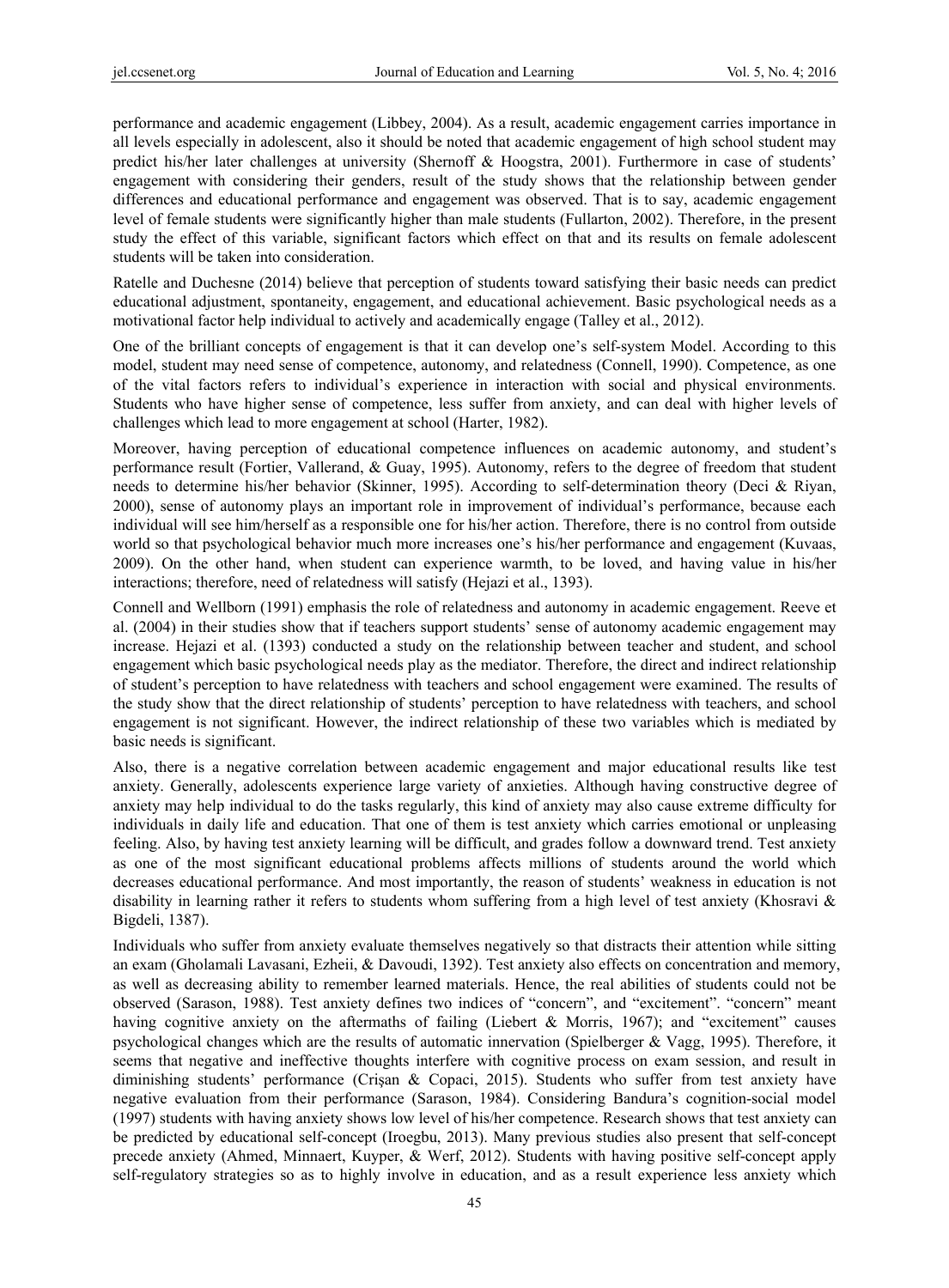effects on academic performance (González, Rodríguez, Faílde, & Carrera, 2016). Hence, academic engagement can change both negative thoughts and self-concept as well as lessen prediction of test anxiety.

Raufelder, Hoferichter, Ringeisen, Regner, and Jacke (2015) examined perception of parents' supportive and assertive roles in relationship with test anxiety and academic engagement. Results also showed that academic engagement of female student was caused by mothers, and academic engagement and test anxiety of male student were caused by fathers.

Academic engagement can determine low level of educational achievement, high level of tiresome and lack of students' interest, along with high numbers of quitting education (Fredericks, Blumenfeld, & Paris, 2004). Therefore, academic engagement is one of the necessary issues which has to be considered so as to improve academic performance. And back to its importance, studying effective factors and variables should be highlighted since by observing the effect of behavioral, cognitive, and emotional variables on students, the prerequisites of students' academic improvement can be provided. The significances of academic engagement in all grades, especially for adolescents, is highly important. As a result, it is crucial to study on academic engagement's predictive variables. In adolescent, attempts for satisfying the basic needs increase (Zimmer-Gembeck & Collins, 2003).

When the developmental needs of students are met, it is more likely that they pay more attention both to school tasks, and to doing assignments (Hejazi et al., 1393). Based on that, it is possible to predict the basic psychological needs as an academic engagement.

While academic engagement can predict educational achievement (Dotterer & Lowe, 2011), test anxiety can be shown as a barrier to academic performance (Hembree, 1988).

Test anxiety of students may also because of the effects of different variables, which by identifying and knowing their effects, test anxiety decreases. Hence, in the present study test anxiety will be taken into consideration by noticing to variables of basic psychological needs and academic engagement. According to conducted studies, basic psychological needs have direct impact on academic engagement (Hejazi et al., 1393).

Moreover, Raufelder et al. (2015) findings show the relationship between controlling test anxiety and academic engagement, and parents' supports as mediators. Also in spite of doing numerous research on test anxiety in adolescent, a few study has been done on test anxiety and academic engagement (Raufelder et al., 2015). Researchers attempt to find a relationship between test anxiety and academic engagement, and social context.

Therefore, it is supposed that basic psychological needs have direct impact, and academic engagement as a mediator has indirect effects on decreasing test anxiety. Based on what proposed the purpose of the present study is applying structural equation modeling in test, so that this conceptual model can measure the relationship between variables of basic psychological needs, test anxiety, and academic engagement.

# *1.1 Conceptual Model*

Test anxiety is an important endogenous variable, that effect students performance and academic achievements. So, it is necessary to identifying the factors affected on it. One of these factors is basic psychological needs, that is studied as an exogenous variable in this research. The students suffer from test anxiety consider themselves incompetent. There for, they do not have any confidence in their relationship with teachers and classmates. Also, because they do not feel competence, they do not feel autonomous too. So, basic psychological needs affects test anxiety.

According to self-system model, Satisfaction of basic psychological needs will affect on academic engagement, there for, Because of the importance of basic psychological needs, academic engagement and test anxiety, in this study we want to show the relationship between these variables.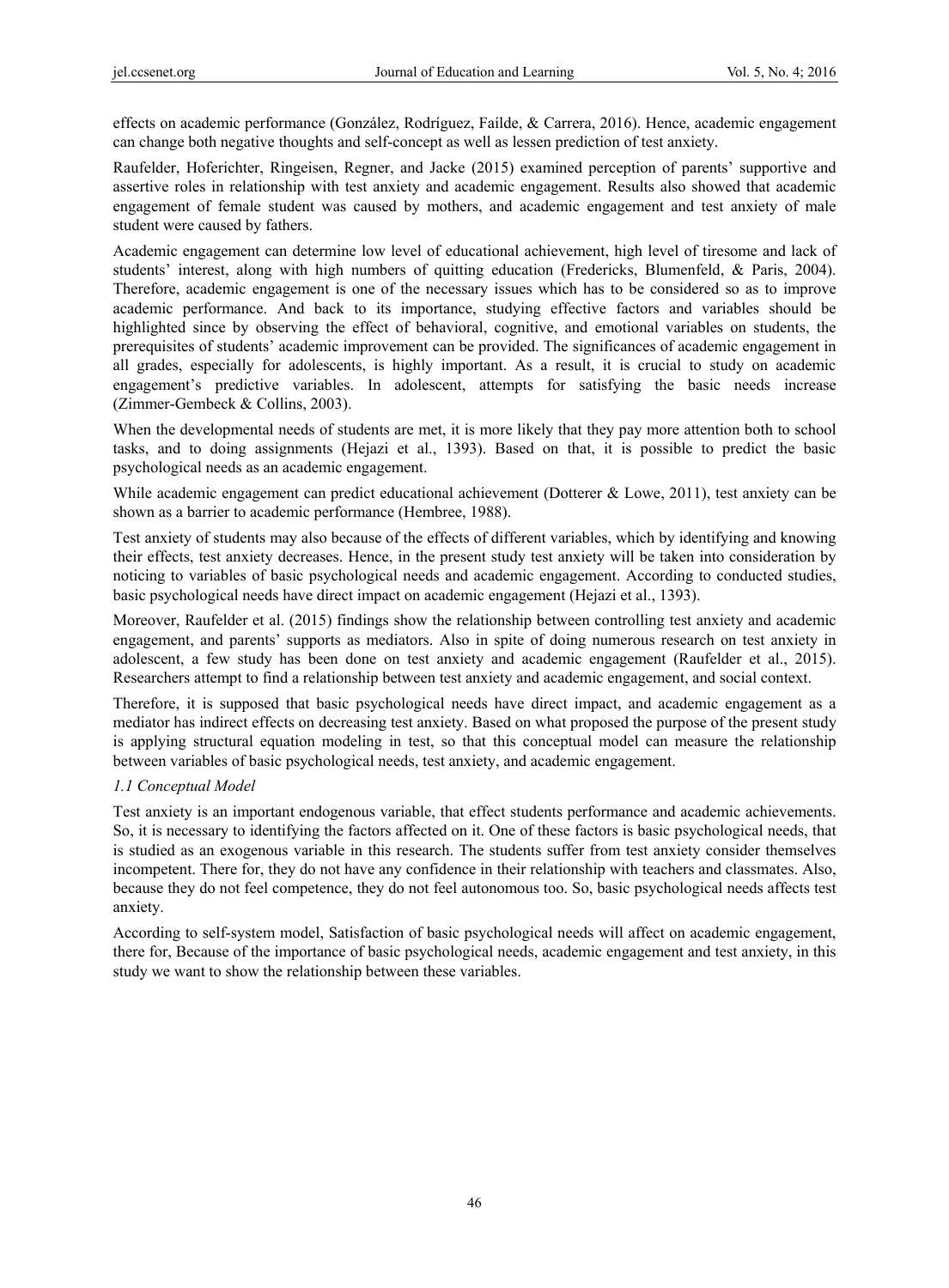

Figure 1. The relationship between basic psychological needs, academic engagement, and test anxiety's atmosphere

## **2. Method**

The present study is non-experimental, and its design is correlational based on structural equation modeling.

## *2.1 Statistical Population and Sampling*

The statistical population of the study are all math-physics and experimental sciences female students of the second and third grade in Hamedan. A city in Iran, high schools in the 94-95 school year. Multistage cluster sampling has been used; two high schools have been randomly selected from the two districts of Hamedan and 289 math-physics and experimental sciences female students have been studied as samples.

### *2.2 Instruments*

Questionnaire on aspects of academic engagement: the present questionnaire aimed to consider four academic engagement features (cognitive, behavioral, emotional, and agency) developed by Reeve and Tseng (2011). It is also composed of 22 questions with 7 point Likert scales (strongly disagree, disagree, somehow disagree, average, somehow agree, agree, and strongly agree. Reeve and Tseng (2011) measure five variables in students' behavioral engagement. And the reliability of which were measured by 0.94% Chronbach's alpha coefficient. Also, for measuring emotional engagement a self-report scale was used (Skinner et al., 2009; as cited in Reeve & Tseng, 2011). This scale includes four variables which can report students' emotional state while doing school assignments. Reeve and Tseng (2011) measured the reliability of these four variables by applying 0.78% Cronbach's alpha coefficient. Also for measuring cognitive engagement the questionnaire of learning strategy (Wolters, 2004 as cited in Reeve & Tseng, 2011) was used. This scale of measurement derived from two sub-scale features that are evaluation of learning complexity strategies based on developmental aspects (questions 15-18 related to cognitive engagement), and the second subscale refers to evaluation of meta-cognitive and self-regulative features like planning, observing, and improving the task (questions 19-22 related to cognitive engagement). Reeve and Tseng (2011) measured the reliability of these 8 factors with 0.88% Cronbach's alpha coefficient. They also proposed that since engagement was a new factor, it was not possible to rely on a previously reliable measurement. Therefore, based on observational system (observation of classroom goals), self-report scale, and conceptual framework which was developed previously, five variables for measuring that new scale were developed. Reeve and Tseng (2011) measured the reliability based on 0.82% Cronbach's alpha coefficient. And based on measured Cronbach alpha coefficient  $(\alpha=0.71)$ , academic engagement scale is also valid. As for validity of the instrument, confirmatory analysis was used which fitness indices were (GFI=0.99, AGFI=0.97, CFI=1, RMSEA=0.04).

## *2.3 Basic Psychological Needs*

In order to measure this variable the scale of basic psychological needs was applied (La Guardia, 2000). This 21 sub-scales measure 7 sub-scale autonomy, 6 subscales of competence, and 8 relatedness sub-scales. For example, one of the scales of autonomy is "I feel I can have suggestions on how to study and do assignments in the classroom". The other scale refers to need for having relatedness that is "I occasionally feel to have improvement in the classroom". All scales were developed based on a five-point-likert scale, 1: completely wrong to 5: completely right. The reliability efficiency of the scale was 0.83 by using Cronbach's alpha coefficient (Deci  $\&$ Riyan, 2001). Moreover for autonomy, competence, and relatedness, the results were 0.60, 0.59, and 0.79, orderly. Also, confirmatory analysis was used to measure validity that the fitness indices were (GFI=0.94, AGFI=0.91, CFI=0.95, RMSEA=0.06).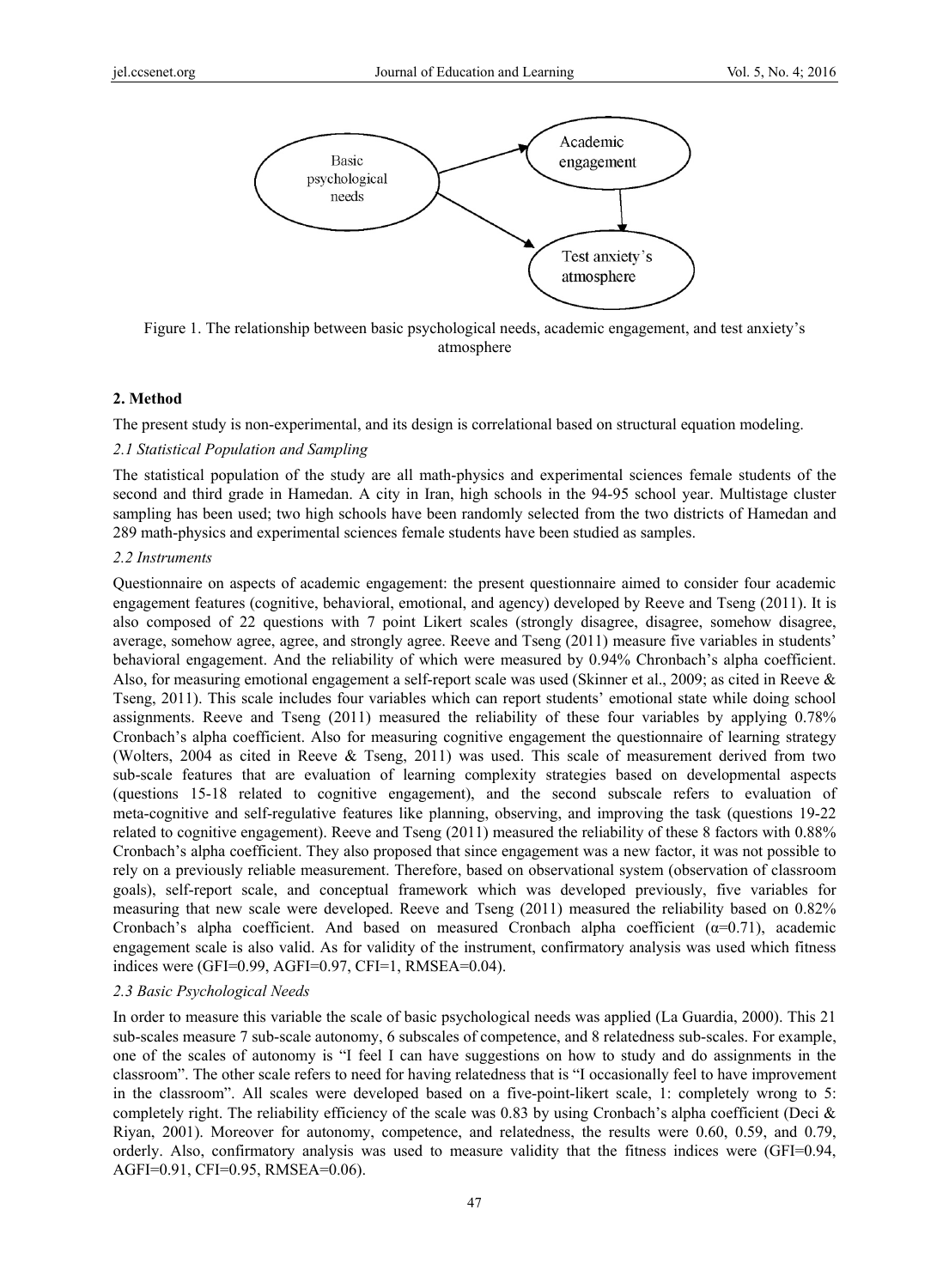# *2.4 Ahwaz Inventory Test Anxiety*

The present inventory is used statistical analysis to analyze factors which affect measuring test anxiety by Aboulghasemi, Asadi Moghadam, Najarian, and Shekarkan (Aboulghasemi, 2002), which is a 25 paper-pencil tests of self-report.

Participants chose one among four options (never, rarely, sometimes, and often). The preliminary questionnaire of test anxiety includes 93 items which was randomly given to 581 female and male students of Ahwaz third grade of guidance school, and for consistency evaluation Cronbach's alpha coefficient was used. According to endogenous TAI the Cronbach's alpha coefficient for all female and male participants were reported 0.94, 0.95, and 0.92, respectively. As for reliability of the test anxiety in the present study, Cronbach's alpha coefficient was used, and based on its finding test anxiety carried acceptable reliability  $(\alpha=0.93)$  which can be applied for measuring student's test anxiety. Also, confirmatory analysis was used to measure validity of fitness indices (GFI=0.97, AGFI=0.93, CFI=0.98, RMSEA=0.08).

## **3. Results**

Before dealing with structural model test, Table 1 depicts the descriptive variables (average, standard deviation, skewedness, and kurtosis) so as to observe good dispersion, and normal distribution of data. Skewedness and kurtosis indices show normality of distributed data. Also, Table 2 presents correlation between research variables. In order to observe the causality between variables, structural equation modeling was applied. In the present research model, variable of basic psychological needs was identified as an exogenous variable, and academic engagement and test anxiety variables were defined as endogenous variables.

## Table 1. Descriptive indices of research variables

| Variables                              | Mean | SD.  | Kurtosis | <b>Skewness</b> |
|----------------------------------------|------|------|----------|-----------------|
| <b>Basic</b><br>Psychological<br>needs | 3.43 | 0.54 | $-0.05$  | $-0.03$         |
| Academic<br>engagement                 | 3.56 | 0.56 | $-0.30$  | $-0.20$         |
| Test. Anxiety                          | 1.21 | 0.77 | $-0.64$  | 0.25            |

# Table 2. Correlational matrix of research variables

| Variables           | Psychological Needs | Academic Engagement | <b>Test Anxiety</b> |
|---------------------|---------------------|---------------------|---------------------|
| Psychological Needs |                     |                     |                     |
| Academic Engagement | $0.51**$            |                     |                     |
| <b>Test Anxiety</b> | $-0.36**$           | $-0.28**$           |                     |

 $*P<0.05$ ,  $*P<0.01$ 

According to Table 2, the highest level of correlations in variables related to the relationship between academic engagement and basic psychological needs is (0.51), basic psychological needs and test anxiety is (-0.36), and academic engagement and test anxiety is (-0.28), respectively.

Figure 2 shows fitted model of test anxiety prediction along with goodness of fit indices.

Figures are standardized on routes and parameters. According to Figure 2, the direct effect of academic engagement on test anxiety is not meaningful, and all the other routes are significant at 0.01 level. Among the present variables in this model, basic psychological needs (0.71) carries the most direct effect on academic engagement.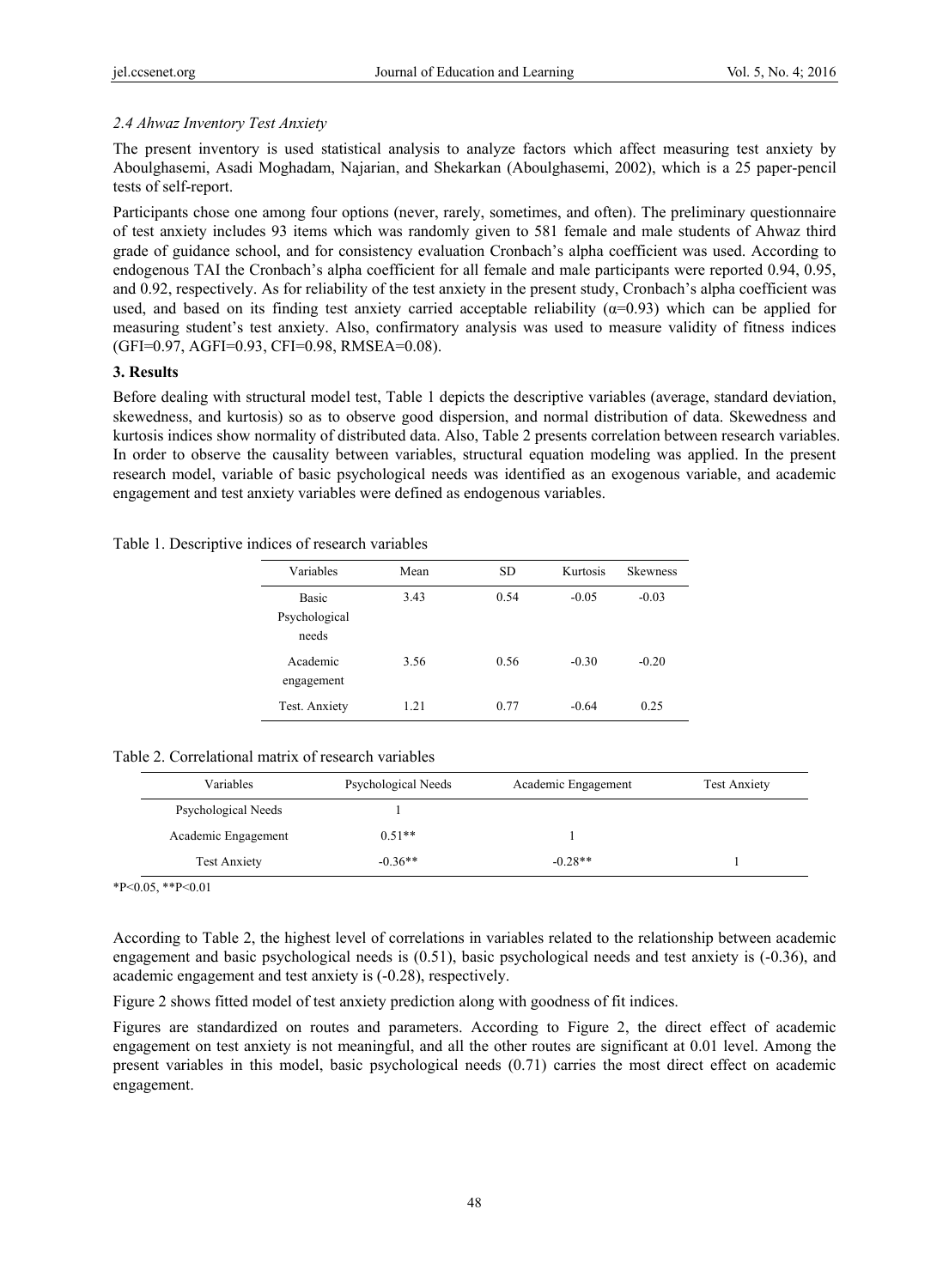

Figure 2. Fitted model of test anxiety prediction

In order to observe fitness of model, the following indices were used. In Goodness of Fit Index (GFI), and Comparative Fit Index (CFI), the outcome of more than 0.9 is acceptable. In adjusted goodness of fit index (AGFI), the outcome of more than 0.9 is acceptable. Also, in Root Mean Square Error of Approximation (RMSHEA), the result of less than 0.8 shows the fitness of model (Houman, 1387). The acceptable ratio of Chi square on degree of freedom  $(\chi^2/df)$  have to be less than 3 (Kline, 2011). Table 3 also depicts goodness of fit indices model in an optimum level.

| Table 3. Indices of fitted model |  |  |  |  |
|----------------------------------|--|--|--|--|
|----------------------------------|--|--|--|--|

| $\sim$ | D£<br>D. | 1.10<br>7df<br>rv.    | $\cap$ Fi<br>ີ້ | GFI  | AGFI | <b>DMCE</b> |
|--------|----------|-----------------------|-----------------|------|------|-------------|
| 79.20  |          | $\sim$ $ -$<br>ر ر به | 0.96            | 0.95 | 0.91 | 0.07        |

Table 4 presents direct, indirect, and whole impact efficiencies, defined variance, and level of significance between variables.

As Table 4 shows, the exogenous variable of basic psychological needs (0.71) plays a direct significant role on academic engagement. Basic psychological needs (-0.56) also effects directly on test anxiety; and indirect effect of basic psychological needs, because academic engagement not carry importance on test anxiety, is not significant, and the effect of academic engagement on test anxiety is not meaningful.

Table 4. Direct, indirect, and whole model standard efficiency, and defined efficiency

| Path                 | Direct Effect | In Direct effect         | <b>Total Effect</b> | Coefficient of |
|----------------------|---------------|--------------------------|---------------------|----------------|
|                      |               |                          |                     | Determination  |
| On test anxiety from |               |                          |                     | 0.29           |
| Psychological needs  | $-0.56**$     | 0.01                     |                     |                |
| Academic Engagement  | 0.02          | $\overline{\phantom{a}}$ | $-0.55**$           |                |
| ON Engagement from   |               |                          | 0.02                | 0.56           |
| Psychological needs  | $0.71**$      | $\overline{\phantom{a}}$ |                     |                |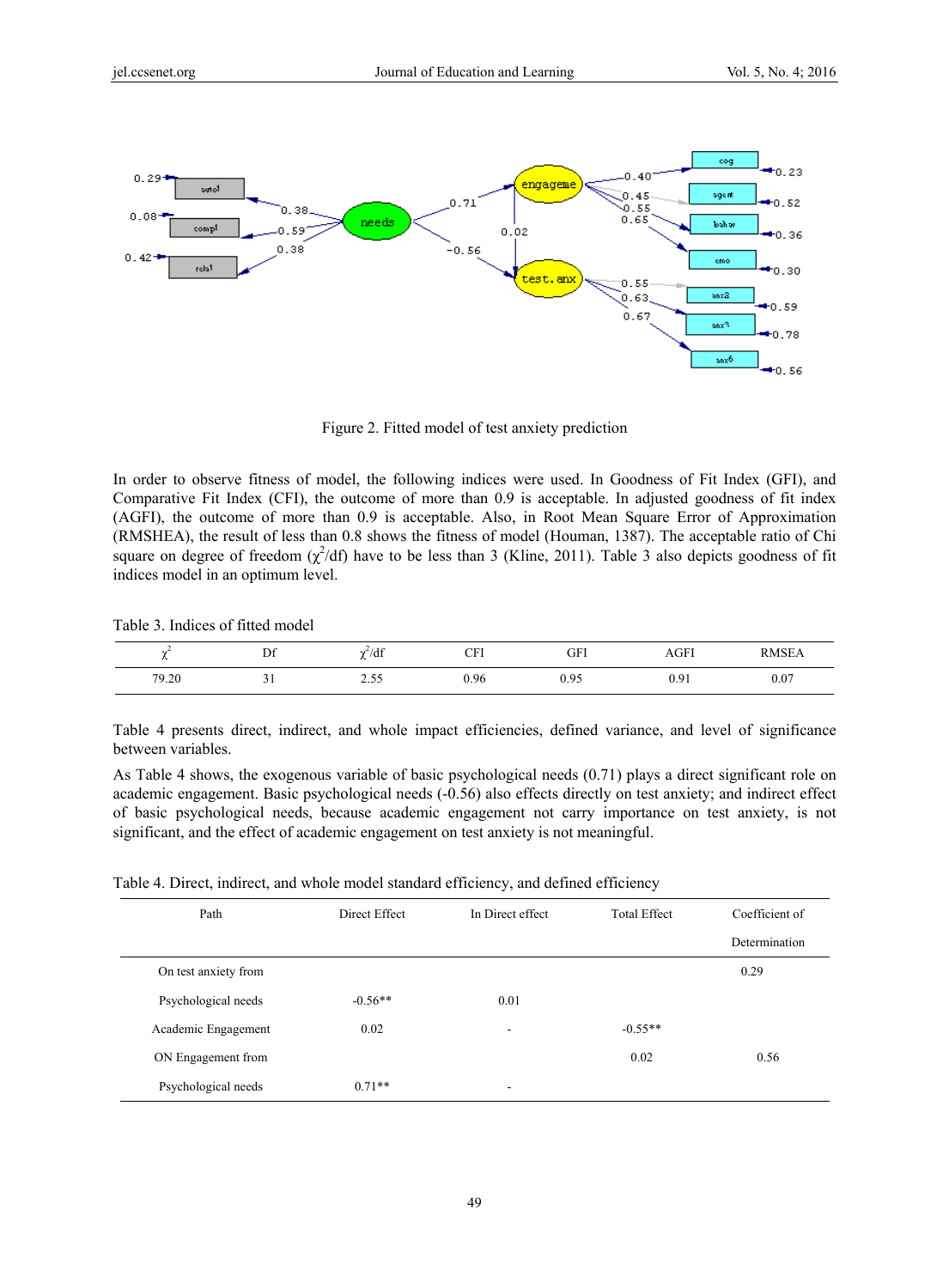#### **4. Discussions**

the purpose of the present study is applying structural equation modeling in test, so that, this conceptual model can measure the relationship between variables of basic psychological needs, test anxiety, and academic engagement.

Therefore, a conceptual model was chosen, and modeling was used to measure structural equations. Results of the study show that the chosen model fitted with data, and can explain 29% of test anxiety variance, along with 56% of academic engagement variance.

The obtained results of structural equation modeling show that basic psychological needs effect directly and significantly, but negatively on test anxiety. The findings are in along with Chirkou and Rayan (Chirkou & Rayan, 2001; as cited in Siyadat, 1390) that teachers and parents supports may result in having motivated Russian and American high school students with sense of self-determination. Also, Raufelder et al. (2015) believe that parents supportive and assertive role plays meaningful relationship between test anxiety and academic engagement. Also, research shows that basic psychological needs effect positively and significantly on academic engagement. Hejazi et al. (1393) also reported the same result. The indirect effect of basic psychological needs on test anxiety, and direct effect of academic engagement on test anxiety were not significant. Of course, the results are not in align with Raufelder et al. (2015) findings, that is on the relationship between controlling test anxiety and academic engagement with the supportive role of parents on adolescents as a mediator factor. In general, fitted model shows that exogenous variable of basic psychological needs effect directly on academic engagement and test anxiety.

Since adolescents try to satisfy their needs increasingly (Zimmer-Gembeck  $\&$  Collins, 2003), creating an atmosphere for them that can be felt sense of autonomy, relatedness, and competence is highly considerable so as to result effectively in improvement and engagement of students at school. When students perceive that attention can be paid on their basic psychological needs, they will do their assignments enthusiastically; hence, test anxiety decreases (Hejazi et al., 1393). Finally, with regard to the importance of basic psychological needs on academic engagement and test anxiety, it is recommended that teachers should be as knowledgeable as possible about basic needs so that be able to distinguish which tasks will be effective to satisfy students basic psychological needs. The results of this study will be applicable for educational planning and administration since adopting appropriate academic policy, academic engagement of students, and decreasing test anxiety can be taken into account in practice.

The present study was conducted on second and third grade high school students majoring in mathematics and natural science. Therefore, it is suggested that the same study carry out among other majors and grades. Also since the direct relationship between academic engagement and test anxiety is not significant, it is better to consider the role of academic engagement on test anxiety with regard to other mediator variables.

#### **References**

- Aboulghasemi, A. (2002). *Assessment of anxiety and epidemiological efficacy of treatment methods in reducing test anxiety middle school* [Dissertation]. Ahwaz: Shahid Chamran University.
- Ahmed, W., Minnaert, A., Kuyper, H., & van der Werf, G. (2012). Reciprocal relationships between math self-concept and math anxiety. *Learning and Individual Differences*, *22*(3), 385-389. http://dx.doi.org/10.1016/j.lindif.2011.12.004
- Appelton, J. J., Chestenson, S. L., Kim, D., & R eschly, A. (2006). Measuring cognitive and psychological engagement: Validation of the student engagement instrument. *Journal of School Psychology*, *44*, 427-445. http://dx.doi.org/10.1016/j.jsp.2006.04.002
- Bandura, A. (1997). *Self-efficacy: The exercise of control*. New York, NY: W H Freeman/TimesBooks/Henry Holt & Co.
- Connell, J. P. (1990). Context, self, and action: A motivational analysis of selfsystem processes across the life-span. In D. Cicchetti, & M. Beeghly (Eds.), *The self in transition: From infancy to childhood* (pp. 61-97). Chicago: University of Chicago Press.
- Connell, J. P., & Wellborn, J. G. (1991). Competence, autonomy and relatedness: A motivational analysis of self-system processes. In M. Gunnar, & L. A. Sroufe (Eds.), *Minnesota Symposium on Child Psychology: Self processes and development* (Vol. 23, pp. 43-77). Chicago: University of Chicago Press.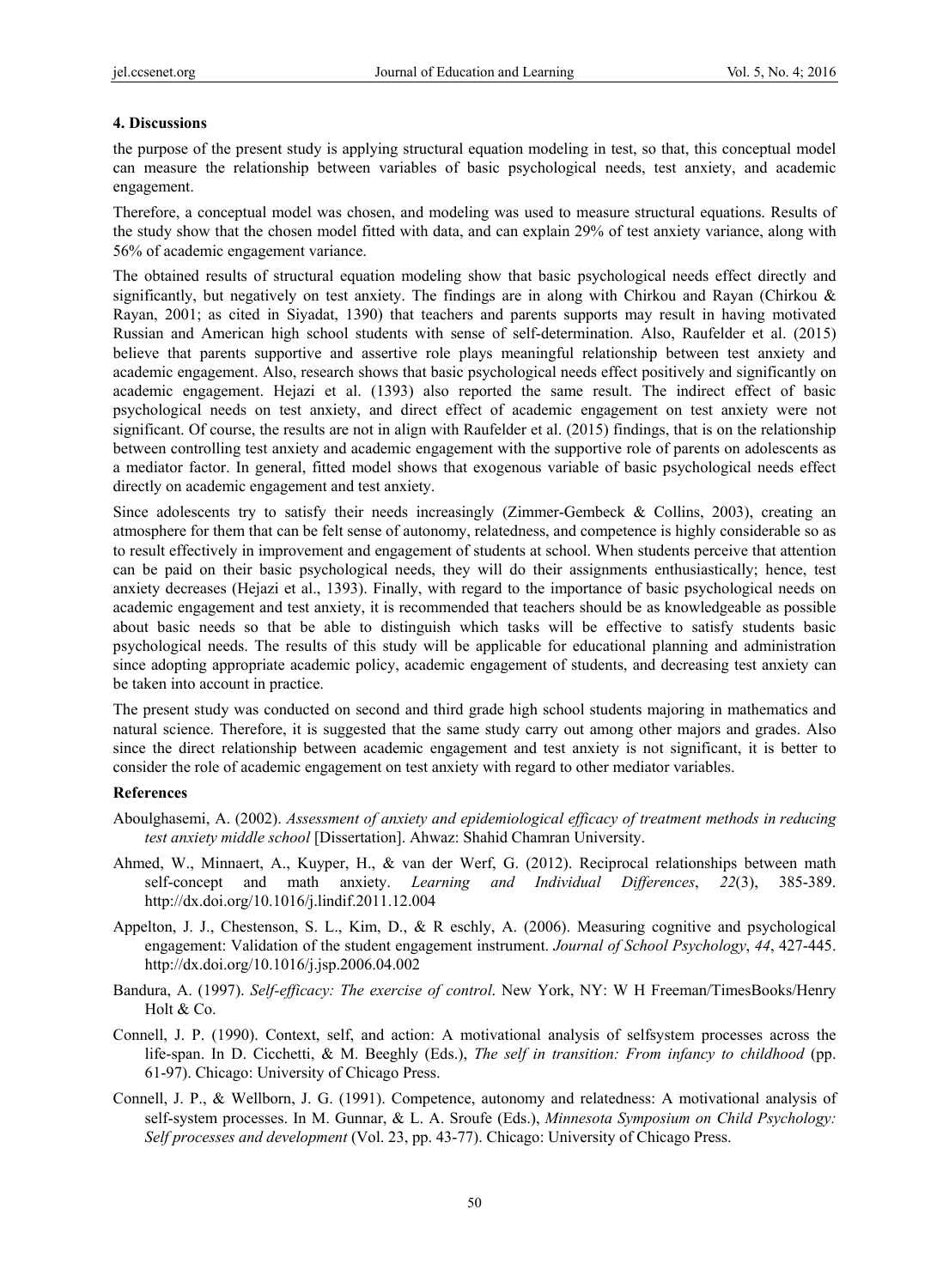- Crişan, C., & Copaci, I. (2015). The Relationship between Primary School Childrens' Test Anxiety and Academic Performance. *Procedia-Social and Behavioral Sciences*, <sup>180</sup>, 1584-1589. http://dx.doi.org/10.1016/j.sbspro.2015.02.311
- Deci, E. L., & Ryan, R. M. (2000). The "what" and "why" of goal pursuits: Human needs and the self-determination of behavior. *Psychological Inquiry*, *11*, 227-268. http://dx.doi.org/10.1207/S15327965PLI1104\_01
- Deci, E. L., Ryan, R. M., Gagne, M., Leone, D. R., Usunov, J., & Kornazheva, B. P. (2001). Need satisfaction, motivation, and well-being in the work organizations of a former eastern bloc country: A cross-cultural study of self-determination. *Society for Personality and Social Psychology*, *27*, 930-942. http://dx.doi.org/10.1177/0146167201278002
- Dotterer, A. M., & Lowe, K. (2011). Classroom context, school engagement, and academic achievement in early adolescence. *Journal of Youth and Adolescence*, *40*, 1649-1660. http://dx.doi.org/10.1007/s10964-011-9647-5
- Gholam Ali Lavasani, M., Ezheii, J., & Davoudi, M. (1392). The effect of teaching self-regulatory learning strategies on academic engagement skills, and self-regulatory test anxiety. *Psychology*, *2*, 169-181.
- González, A., Rodríguez, Y., Faílde, J. M., & Carrera, M. V. (2016). Anxiety in the statistics class: Structural relations with self-concept, intrinsic value, and engagement in two samples of undergraduates. *Learning and Individual Differences*, 45, 214-221. http://dx.doi.org/10.1016/j.lindif.2015.12.019
- Finn, J. D. (1989). Withdrawing from school. *Review of Educational Research*, *59*, 17-142. http://dx.doi.org/10.3102/00346543059002117
- Fortier, M. S., Vallerand, R. J., & Guay, F. (1995). Academic motivation and school performance: Toward a structural model. *Contemporary Educational Psychology*, *20*, 257-274. http://dx.doi.org/10.1006/ceps.1995.1017
- Fredericks, J. A., Blumenfeld, P. C., & Paris, A. H. (2004). School engagement: Potential of the concept, state of the evidence. *Review of Educational Research*, *74*, 59-109. http://dx.doi.org/10.3102/00346543074001059
- Fullarton, S. (2002). *Student engagement with school: Individual and school-level influences*. Australian Council for educational research.
- Harter, S. (1982). The perceived competence scale for children. *Child Development*, *53*, 87-97. http://dx.doi.org/10.2307/1129640
- Hejazi, E., Tabatabaii, M., Lavasani, M., & Moradi, A. (1393). The relationship between teacher and student, and engagement at school: The mediator role of basic psychological needs. *Applied Psychological Research Quarterly*, *5*(1), 19-40.
- Hembree, R. (1988). Correlate, causes, and effects of test anxiety. *Review of Educational Resaerch*, *58*, 47-77. http://dx.doi.org/10.3102/00346543058001047
- Houman, H. A. (1387). *Structural Equation Modeling by Applying Lisrel Software* (2nd ed.). Samt Publication, Tehran.
- Iroegbu, M. N. (2013). Effect of test anxiety, gender and perceived self-concept on academic performance of Nigerian students. *International Journal of Psychology and Counselling*, *5*(7), 143-146.
- Kelly, S. (2008). Race, social class, and student engagement in middle school English classrooms. *Social Science Research*, *37*(2), 434-448. http://dx.doi.org/10.1016/j.ssresearch.2007.08.003
- Khosravi, M., & Bigdeli, E. (1387). The relationship between personality traits and test anxiety in university students. *Behavioral Sciences*, *2*(1), 13-24.
- Kline, R. B. (2011). *Principles and practice of structural equation modeling* (2nd ed.). New York, NY: The Guilford Press.
- Koutsoulis, M. K., & Campbell, J. R. (2001). Family processes affect students motivation and science and math achievement in High School. *Structural Equation Modeling*, *8*(1), 108-127. http://dx.doi.org/10.1207/S15328007SEM0801\_6
- Kuvaas, B. (2009). A test of hypotheses derived from self-determination theory among public sector employees. *Employee Relations*, *31*(1), 39-56. http://dx.doi.org/10.1108/01425450910916814